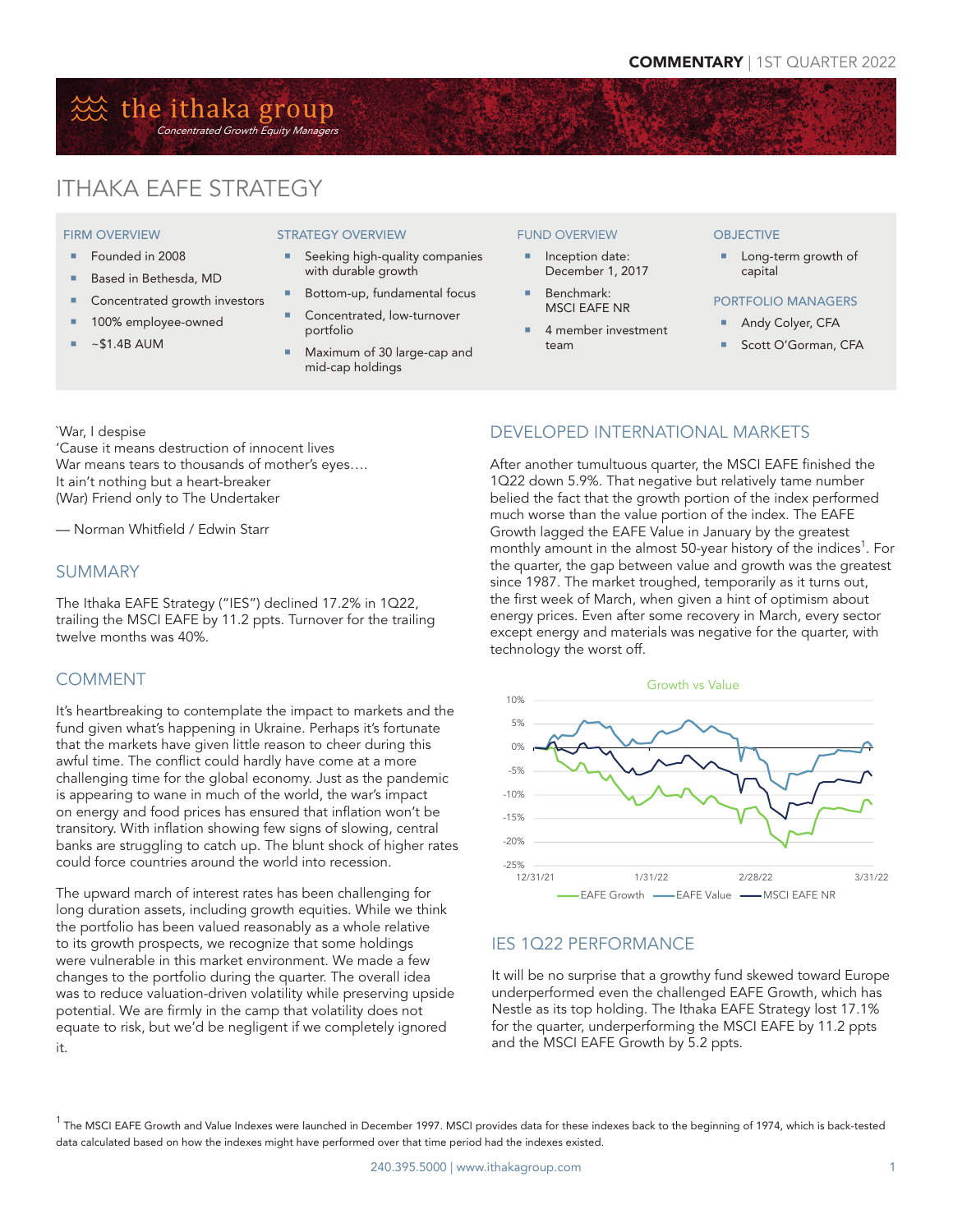| PERFORMANCE (%)            |                  |                  | $1022$ 1 Year 3 Year $IPD1$ |      |
|----------------------------|------------------|------------------|-----------------------------|------|
| Ithaka EAFE Strategy (Net) |                  | $(17.2)$ $(2.9)$ | 19.2                        | 14.7 |
| <b>MSCI EAFE NR</b>        |                  | $(5.9)$ 1.2      | 7.8                         | 4.4  |
| <b>MSCI EAFE Growth NR</b> | $(11.9)$ $(1.5)$ |                  | 9.8                         | 6.5  |

 $1$  ITD = Inception-to-date, annualized

The risk-off trade put strong pressure on the IES immediately as the quarter began. Strong earnings reports from most of the portfolio companies stopped the gap versus the benchmark from expanding, but did not narrow it. Absolute declines were rescued, temporarily, by a calming of macro- and geopoliticallyinduced nerves. The IES finished the quarter essentially where it was after the dismal January.





Of the 20 companies held for most of the quarter, half reported terrific quarters, which were reflected, at least temporarily, in strong positive responses from the market. Most of the rest reported perfectly fine quarters consistent with our longterm growth expectations. Only one, Sea Ltd, reported a disappointing quarter. Our portfolio companies overall are performing well even if their share prices are not.

### TOP CONTRIBUTORS

London Stock Exchange Group. LSEG delivered strong cost synergies on its Refinitiv acquisition and raised guidance on remaining cost synergies. Additionally, the firm has benefitted from the reality and perception that increased volatility in the European markets would benefit its equity and fixed income businesses, regardless of market direction. Accordingly, its valuation has held up well.

Crayon Group. Crayon Group is a Norway-based IT consultant specializing in digital transformation. The company made our contributors list mostly because we bought it at the end of the violent market downturn in January. See purchase discussion below. We do not expect Crayon to be materially impacted by inflation or the war other than the modest impact of closing its office in Russia.

Mainfreight. New Zealand-based Mainfreight is a logistics company operating in 20 countries. Over the last 40 years Mainfreight has grown organically and through acquisitions. Mainfreight's business remains strong, supported by continued global freight activity and rates as well as share gains. A February update showed pretax profit up 85% y/y on revenue growth of 45% y/y. The company is seeing strength across regions and product lines. As such, while its valuation came under some pressure during the quarter, it declined less than many other growth companies.

## TOP DETRACTORS

Straumann Holding. Straumann is a global leader in aesthetic dentistry, with leading positions in dental implant systems and other preventive and corrective dentistry applications. 2021 saw organic growth greater than 40% y/y, led by strength in orthodontics. The market responded to this growth, sending shares up 89% during the year. The year finished with 4th quarter organic revenue growth of 21%, which was strong, but not enough to support the valuation the shares had climbed to. Slower growth combined with a cautious guide weighed on the shares.

Sea Ltd. Sea is a Southeast Asian Internet company. Sea's Garena segment has exclusive rights throughout Southeast Asia to many of the most popular games in world. Through its Shopee site, Sea has become the largest e-Commerce site in S.E. Asia. Shares of Sea have come under significant pressure in the last five months. Market concerns about unprofitable business models collided with a challenging quarter operationally. Losses in the company's eCommerce segment were significantly greater than expected. And gaming users, including paid users, declined significantly versus the prior quarter. While we continue to think that Sea Ltd has a long growth runway ahead of it, the current market environment is unforgiving to any operational challenges for companies where the payoff is well into the future.

Eurofins Scientific. Luxembourg-based Eurofins Scientific is a global leader in lab testing for food, drug, clinical diagnostics, and other markets. Though its core business has grown steadily over the years, Covid provided a surge in demand for Eurofins' testing services. The 4th quarter was still comping against Covid testing-inflated revenue in Europe. The company posted y/y revenue growth in Europe of only 1% for the quarter. As the strong Covid revenues abate, margins are also receding. EBITDA margins for the second half of the year were 25%, 5ppts lower than the margins for the first half of the year. The underlying core business is stronger than it was going into the pandemic, and management signaled its intention to increase investment to support the core business. The 4th quarter results as well as management's guidance on investment combined to pressure shares.